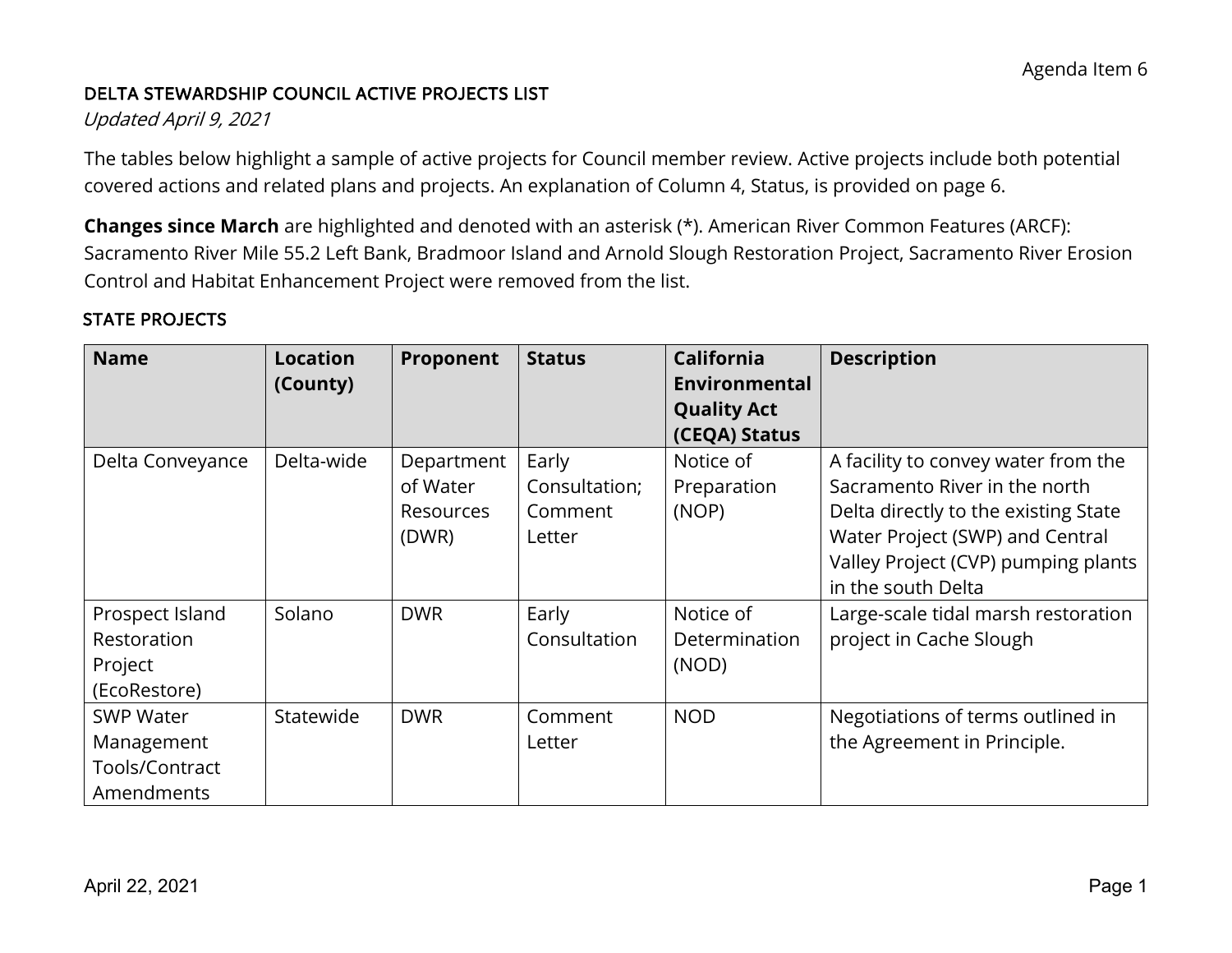Agenda Item 6

| <b>Name</b>                                                                                         | <b>Location</b><br>(County)         | Proponent                                                        | <b>Status</b>                            | <b>California</b><br>Environmental  | <b>Description</b>                                                                                                  |
|-----------------------------------------------------------------------------------------------------|-------------------------------------|------------------------------------------------------------------|------------------------------------------|-------------------------------------|---------------------------------------------------------------------------------------------------------------------|
|                                                                                                     |                                     |                                                                  |                                          | <b>Quality Act</b><br>(CEQA) Status |                                                                                                                     |
| Lookout Slough<br>Restoration<br>Project<br>(EcoRestore)                                            | Solano                              | <b>DWR</b>                                                       | Certification<br>submitted<br>$2/22/21*$ | Appeal Filed*<br>3/24/21            | Large-scale tidal marsh restoration<br>project in Cache Slough                                                      |
| American River<br><b>Common Features</b><br>(ARCF):<br>Sacramento River<br>East Levee<br>Contract 2 | Sacramento                          | DWR,<br>Sacramento<br>Area Flood<br>Control<br>Agency<br>(SAFCA) | Certified<br>without<br>appeal           | <b>NOD</b>                          | Levee improvement project along<br>the east bank of the Sacramento<br>River                                         |
| <b>Franks Tract</b><br>Futures 2020<br>Reimagined                                                   | Contra<br>Costa                     | California<br>Department<br>of Fish and<br>Wildlife<br>(CDFW)    | Comment<br>Letter                        | Not Initiated                       | Explore options for improving<br>ecosystem, water quality,<br>recreation, and community<br>benefits at Franks Tract |
| <b>Central Valley</b><br><b>Flood Protection</b><br>Plan 2022 Update                                | Sacramento,<br>San Joaquin,<br>Yolo | <b>DWR</b>                                                       | Early<br>Consultation                    | Not Initiated                       | Five-year update to the State's plan<br>for investments in flood<br>management in the Central Valley                |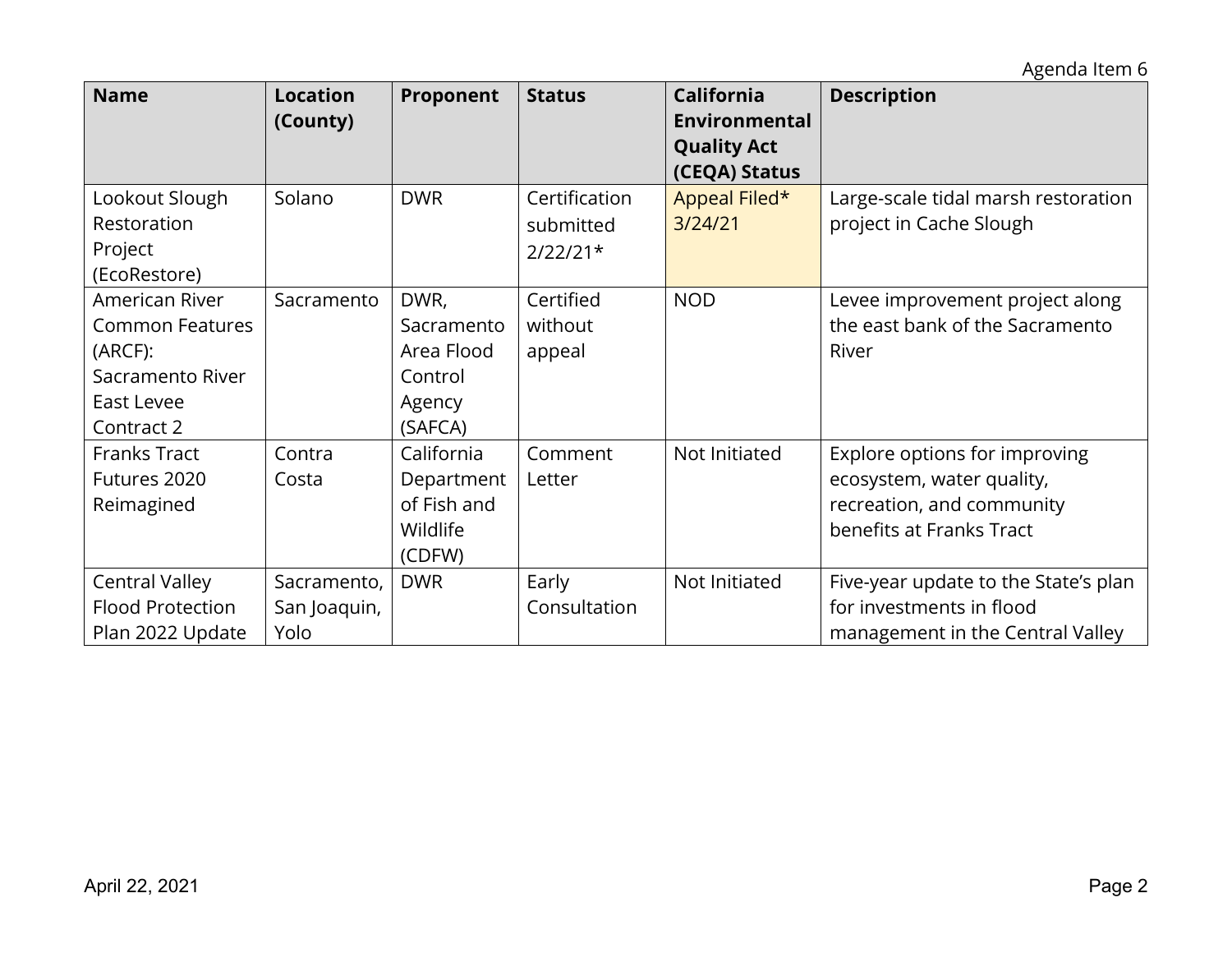### REGIONAL PROJECTS

| <b>Name</b>      | <b>Location</b><br>(County) | Proponent      | <b>Status</b> | <b>CEQA Status</b>   | <b>Description</b>                     |
|------------------|-----------------------------|----------------|---------------|----------------------|----------------------------------------|
| Valley Link Rail | San Joaquin                 | Tri Valley     | Early         | <b>Draft</b>         | Proposed railway that would link       |
| Project          |                             | Regional Rail  | Consultation, | Environmental        | Tracy and Stockton to existing Bay     |
|                  |                             | Authority      | Comment       | <b>Impact Report</b> | Area transit systems (Bay Area         |
|                  |                             |                | Letter        | (EIR)                | Rapid Transit [BART] and Altamont      |
|                  |                             |                |               |                      | Corridor Express [ACE])                |
| Plan Bay Area    | Contra                      | Metropolitan   | Early         | <b>NOP</b>           | Update to the Regional                 |
| 2050             | Costa,                      | Transportation | Consultation; |                      | <b>Transportation Plan/Sustainable</b> |
|                  | Solano                      | Commission     | Comment       |                      | <b>Communities Strategy (RTP/SCS)</b>  |
|                  |                             | (MTC)          | Letter        |                      | which projects regional growth         |
|                  |                             |                |               |                      | patterns and prioritizes               |
|                  |                             |                |               |                      | transportation investments             |
| 2022 RTP/SCS     | San Joaquin                 | San Joaquin    | Comment       | <b>NOP</b>           | Update to the RTP/SCS, a               |
|                  |                             | Council of     | letter        |                      | comprehensive long-range               |
|                  |                             | Governments    |               |                      | transportation plan for San Joaquin    |
|                  |                             | (SICOG)        |               |                      | County.                                |
| Eastern San      | San Joaquin                 | Eastern San    | Comment       | Not applicable       | Strategies and potential projects to   |
| Joaquin          |                             | Joaquin        | Letter        |                      | enable the groundwater basin to        |
| Groundwater      |                             | Groundwater    |               |                      | reach long term sustainability by      |
| Sustainability   |                             | Sustainability |               |                      | 2040.                                  |
| Plan (GSP)       |                             | Agency (GSA)   |               |                      |                                        |
| Eastern Contra   | Contra                      | East Contra    | Comment       | Not applicable       | Strategies and potential projects to   |
| Costa GSP        | Costa                       | Costa          | Letter        |                      | enable the groundwater basin to        |
|                  |                             | Groundwater    |               |                      | reach long term sustainability by      |
|                  |                             | Sustainability |               |                      | 2040                                   |
|                  |                             | Working        |               |                      |                                        |
|                  |                             | Group          |               |                      |                                        |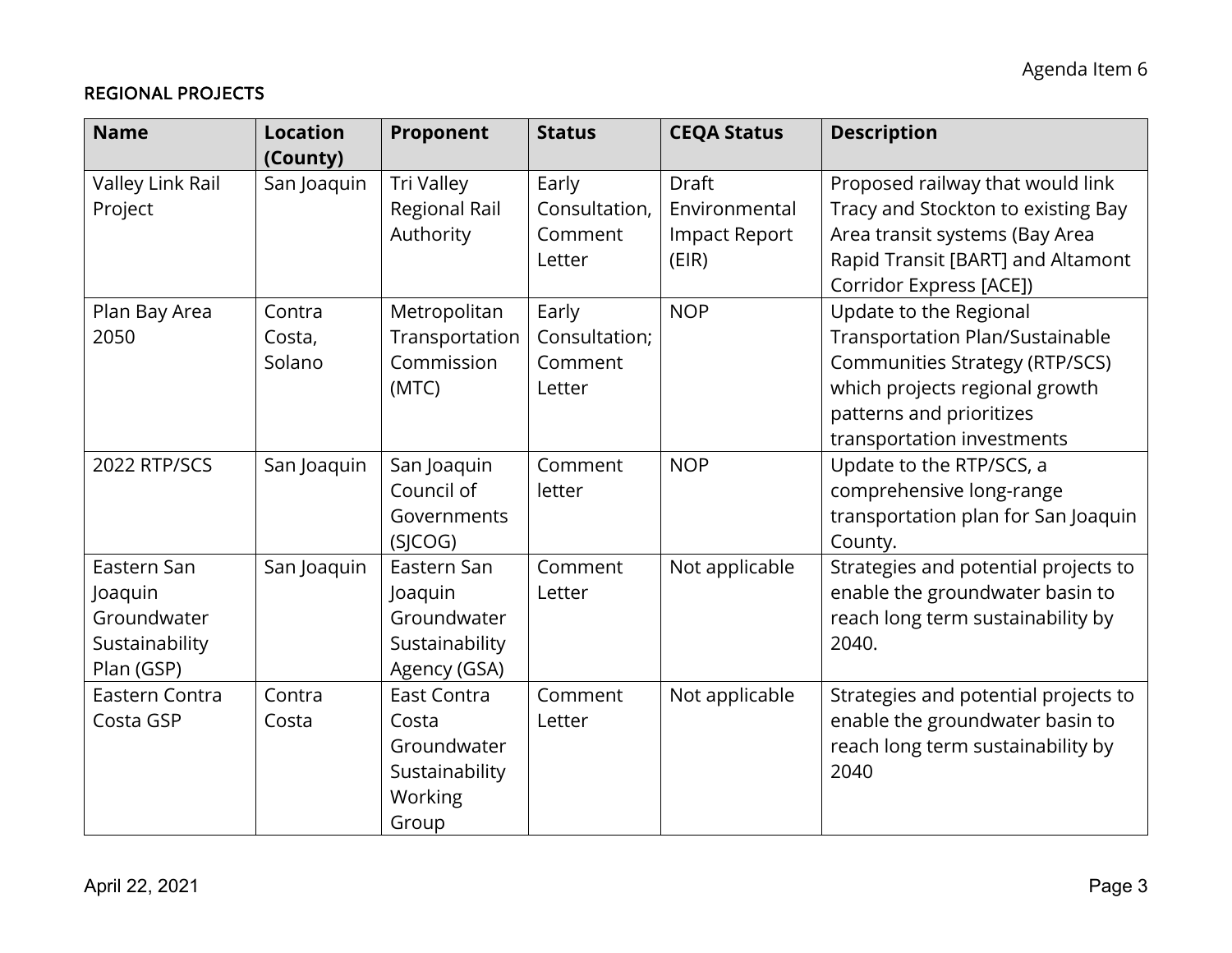# LOCAL PROJECTS

| <b>Name</b>                               | <b>Location</b><br>(County) | Proponent    | <b>Status</b>                 | <b>CEQA Status</b> | <b>Description</b>                                                           |
|-------------------------------------------|-----------------------------|--------------|-------------------------------|--------------------|------------------------------------------------------------------------------|
| Lathrop                                   | San Joaquin                 | City of      | Comment                       | <b>Final EIR</b>   | Project to repurpose existing                                                |
| Consolidated<br><b>Treatment Facility</b> |                             | Lathrop      | Letter                        |                    | recycled water pipeline or construct<br>new effluent pipeline, and install a |
| Surface Water                             |                             |              |                               |                    | new outfall to discharge effluent to                                         |
| Discharge Project                         |                             |              |                               |                    | the San Joaquin River                                                        |
| <b>Stone Lakes</b>                        | Sacramento                  | Sacramento   | Early                         | Initial Study      | Large-scale seasonal wetland and                                             |
| Restoration                               |                             | County       | Consultation;                 | (IS)/Negative      | riparian and oak woodland                                                    |
| Project                                   |                             |              | Anticipating                  | Declaration (ND)   | restoration and enhancement                                                  |
|                                           |                             |              | Certification                 |                    | project in the Stone Lakes National<br>Wildlife Refuge                       |
| Cache Slough                              | Solano, Yolo                | Solano       | Monitoring                    | Not Initiated      | Plan to provide coverage for                                                 |
| Complex Habitat                           |                             | County       |                               |                    | endangered species take at existing                                          |
| Conservation                              |                             |              |                               |                    | water supply diversions and intakes                                          |
| Plan (HCP)                                |                             |              |                               |                    |                                                                              |
| Pacific Flyway                            | Solano                      | City of      | Early                         | <b>IS/MND</b>      | Proposed educational center and                                              |
| Center                                    |                             | Fairfield    | consultation;                 |                    | enhanced wetlands focused on                                                 |
|                                           |                             |              | Anticipating<br>Certification |                    | Pacific Flyway migratory birds and<br>wetlands. Center would be located      |
|                                           |                             |              |                               |                    | along Highway 680 in Suisun                                                  |
|                                           |                             |              |                               |                    | Marsh.                                                                       |
| <b>Bees Lake</b>                          | Yolo                        | City of West | Comment                       | <b>NOD</b>         | Restore historic physical and                                                |
| Habitat                                   | County $*$                  | Sacramento   | Letter                        |                    | ecological processes and improve                                             |
| Restoration                               |                             |              |                               |                    | public access management.                                                    |
| Development                               | San Joaquin                 | San Joaquin  | Comment                       | Exempt             | Proposed text amendments to                                                  |
|                                           |                             | County       | Letter                        |                    | County code relating to mitigation                                           |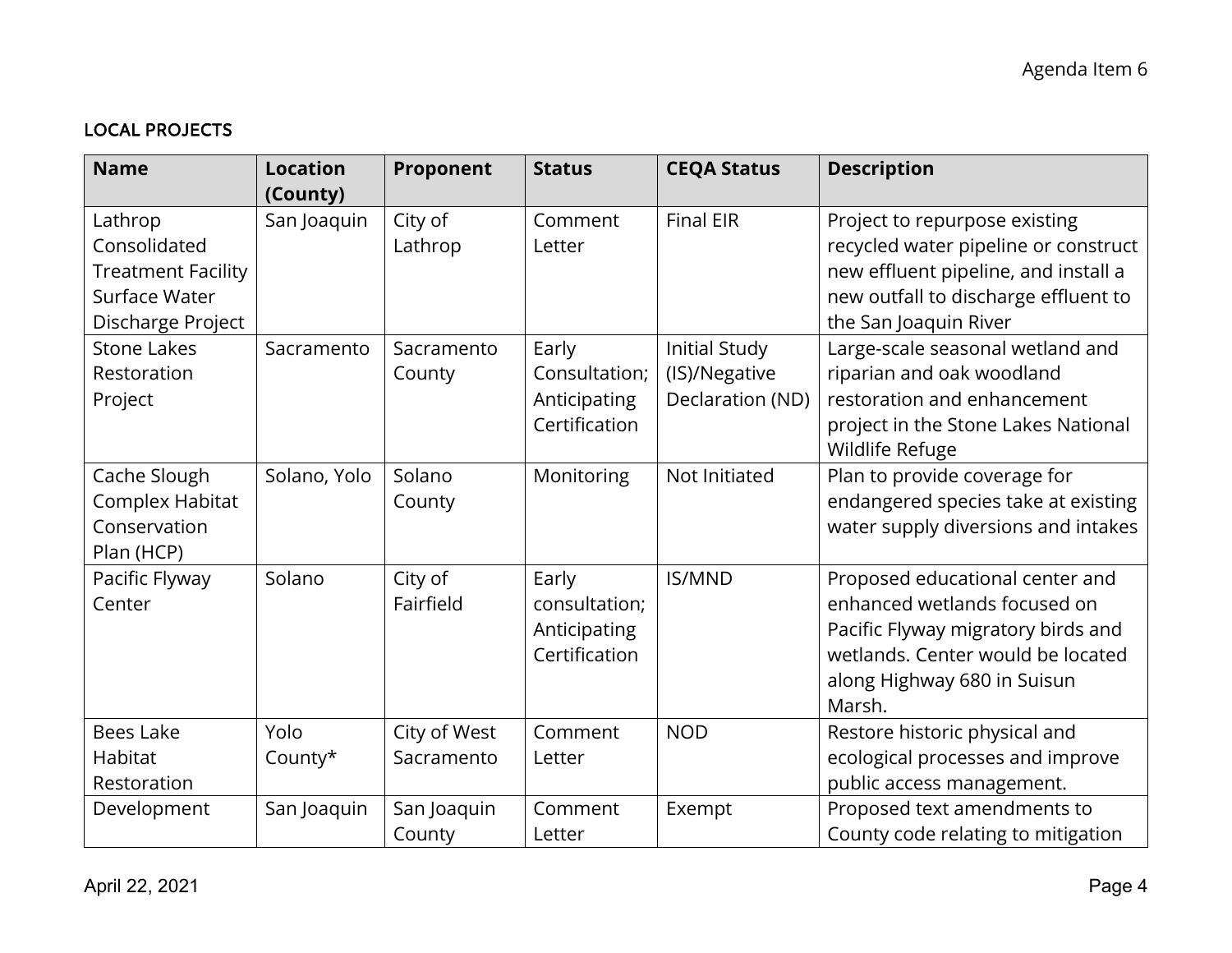| <b>Name</b>       | <b>Location</b><br>(County) | Proponent | <b>Status</b> | <b>CEQA Status</b> | <b>Description</b>                  |
|-------------------|-----------------------------|-----------|---------------|--------------------|-------------------------------------|
| Title, Chapter 9- |                             |           |               |                    | for conversion of agricultural land |
| 1080 Agricultural |                             |           |               |                    | to other uses or zoning             |
| Mitigation        |                             |           |               |                    | designations                        |

## OTHER PROJECTS

| <b>Name</b>            | <b>Location</b> | Proponent       | <b>Status</b>         | <b>CEQA Status</b> | <b>Description</b>                   |
|------------------------|-----------------|-----------------|-----------------------|--------------------|--------------------------------------|
|                        | (County)        |                 |                       |                    |                                      |
| Delta                  | Delta-wide      | U.S. Army       | <b>Comment Letter</b> | Notice of Intent   | A facility to convey water from the  |
| Conveyance             |                 | Corps of        |                       | (NOI) to           | Sacramento River in the north        |
|                        |                 | Engineers       |                       | prepare a Draft    | Delta directly to the existing SWP   |
|                        |                 | (USACE)         |                       | Environmental      | and CVP pumping plants in the        |
|                        |                 |                 |                       | Impact Study       | south Delta. The scope is limited to |
|                        |                 |                 |                       | (EIS)              | construction activities, structures, |
|                        |                 |                 |                       |                    | and modifications to federal levees  |
|                        |                 |                 |                       |                    | and navigation projects.             |
| Los Vaqueros           | Contra          | Contra Costa    | Anticipating          | Final              | <b>Expansion of Los Vaqueros</b>     |
| Reservoir              | Costa           | Water           | Certification         | Supplement to      | Reservoir, and construction of new   |
| Second                 |                 | <b>District</b> |                       | the Final          | and replacement water supply         |
| Expansion              |                 |                 |                       | EIR/EIS            | infrastructure                       |
| Mossdale Tract         | San Joaquin     | San Joaquin     | Early                 | Not Initiated      | Identify a plan to achieve an urban  |
| Area Urban             |                 | Area Flood      | Consultation          |                    | level of flood protection for the    |
| <b>Flood Risk</b>      |                 | Control         |                       |                    | Mossdale Tract (Reclamation          |
| <b>Reduction Study</b> |                 | Agency          |                       |                    | District No. 17)                     |
| Metropolitan           | Contra          | Metropolitan    | Monitoring            | <b>NOP</b>         | A strategy for reducing              |
| <b>Water District</b>  | Costa, San      | Water           |                       |                    | greenhouse gas emissions             |
| Climate Action         | Joaquin         | District of     |                       |                    | associated with future               |
| Plan                   |                 | Southern        |                       |                    | construction, operation, and         |
|                        |                 | California      |                       |                    | maintenance activities               |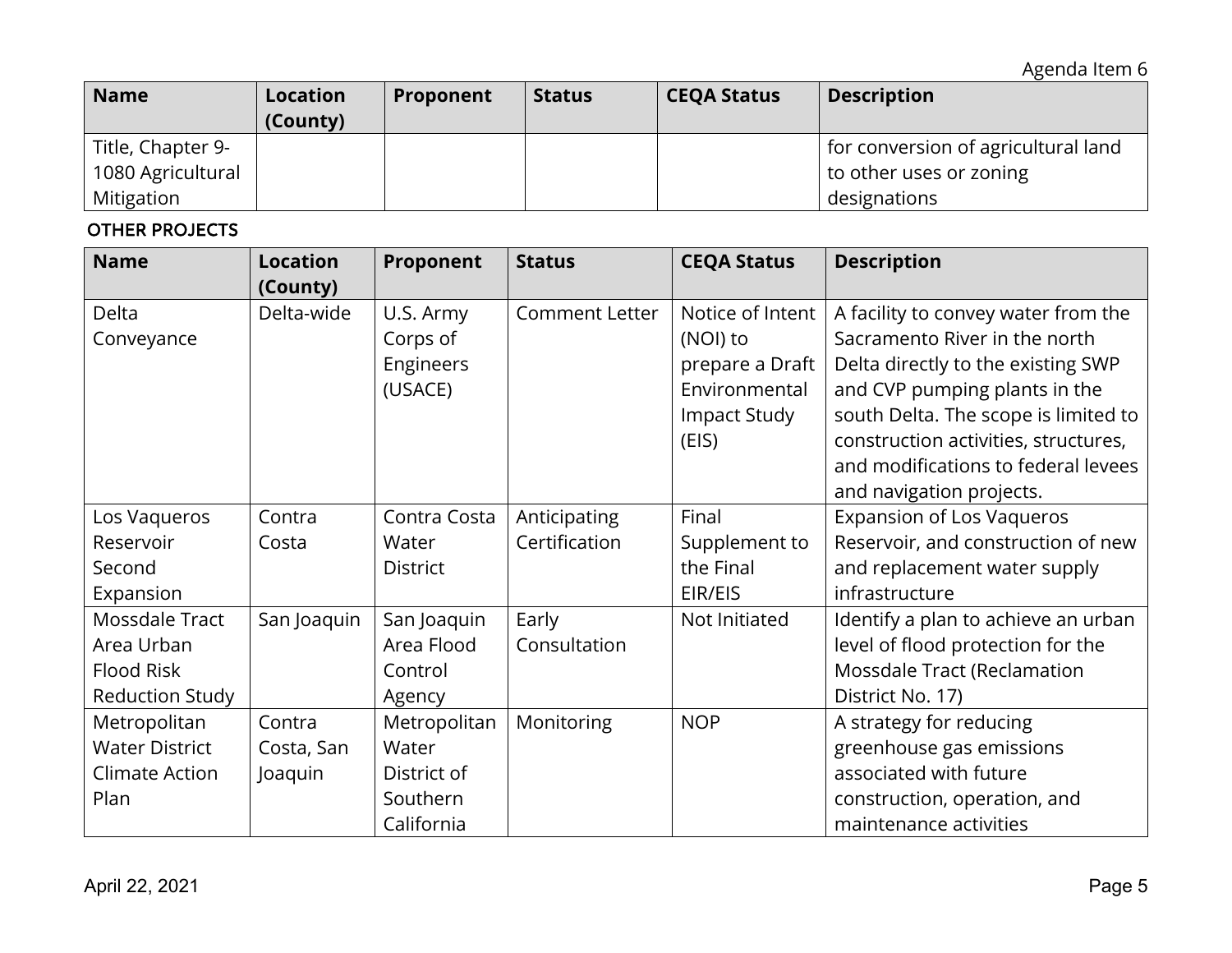Agenda Item 6

| <b>Name</b>                                                      | <b>Location</b><br>(County) | Proponent                                     | <b>Status</b>         | <b>CEQA Status</b> | <b>Description</b>                                                                                                                                                                        |
|------------------------------------------------------------------|-----------------------------|-----------------------------------------------|-----------------------|--------------------|-------------------------------------------------------------------------------------------------------------------------------------------------------------------------------------------|
| Delta Cross<br><b>Channel Gate</b><br><b>Upgrades</b><br>Project | Sacramento                  | Reclamation                                   | Monitoring            | Not Initiated      | Provide for remote and more<br>frequent operation, to manage<br>water quality in the Central Delta<br>and at the SWP and CVP pumping<br>plants                                            |
| Yolo Bypass East<br>Levee Project                                | <b>Yolo County</b>          | U.S. Army<br>Corps of<br>Engineers<br>(USACE) | Early<br>Consultation | <b>NOD</b>         | USACE plans to construct<br>improvements along portions of<br>the east bank of the Yolo Bypass<br>levee from the Sacramento Bypass<br>south to the Deep Water Ship<br>Channel West Levee. |